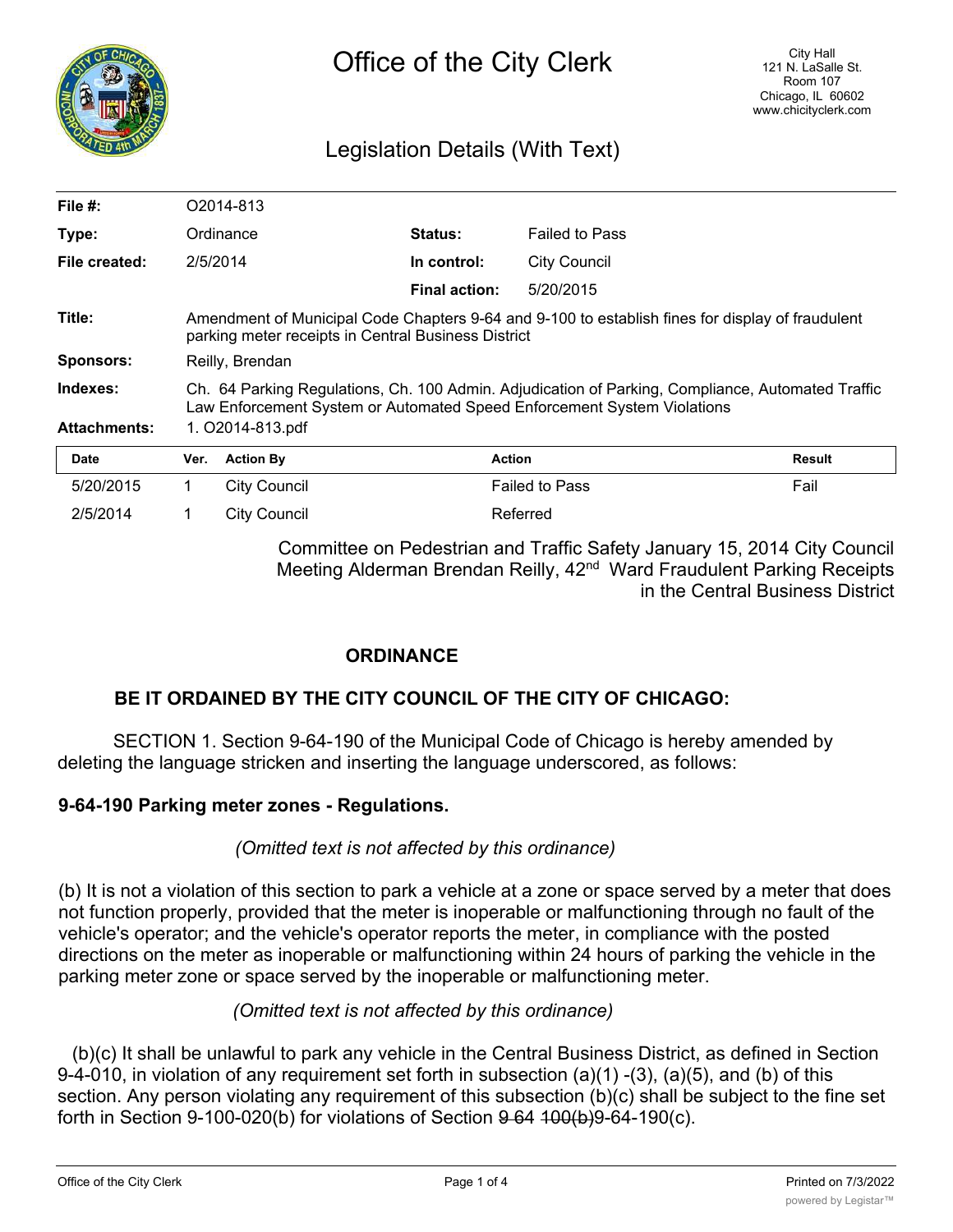(d) It shall be unlawful to park any vehicle in the Central Business District, as defined in Section 9-4 -010. in violation of any requirement set forth in subsection (a)(4) of this section. Any person violating any requirement of this subsection (d) shall be subject to the fine set forth in Section 9-100-020(b) for violations of Section 9-64-190(d).

SECTION 2. Section 9-100-020 of the Municipal Code of Chicago is hereby amended by deleting the language stricken and inserting the language underscored, as follows: *(Omitted text is not affected by this ordinance)* **l**

### **9-100-020 Violation - Penalty. >|M3~n JL in**

**11;**

(b) The fines listed below shall be imposed for a violation of the following sections of **the traffic code:**

| <b>Traffic Code Section</b> | Fine    |
|-----------------------------|---------|
| 9-12-060                    | \$90.00 |
| $9-64-020(a)$               | 25.00   |
| $9-64-020(b)$               | 75.00   |
| $9-64-020(c)$               | 25.00   |
| $9 - 64 - 030$              | 50.00   |
| $9-64-040(b)$               | 50.00   |
| $9 - 64 - 041$              | 60.00   |
| $9 - 64 - 050$              | 200.00  |
| $9 - 64 - 060$              | 60.00   |
| $9 - 64 - 070$              | 60.00   |
| 9-64-080                    | 60.00   |
| $9-64-090(a) - (j)$         | 75.00   |
| 9-64-091                    | 50.00   |
| $9-64-100(a)$               | 100.00  |
| $9-64-100(b)$ and (c)       | 150.00  |
| $9-64-100(d)$               | 75.00   |
| $9-64-100(e)$ and (h)       | 100.00  |
| 9-64-100(f) and $(g)$       | 60.00   |
| $9-64-110(a)$               | 100.00  |
| $9-64-110(c)$ , (d) and (e) | 60.00   |
| $9-64-110(b)$ , (f) and (g) | 75.00   |
| $9-64-110(h)$               | 100.00  |
| $9 - 64 - 120$              | 50.00   |
| $9 - 64 - 130$              | 150.00  |
| $9 - 64 - 140$              | 100.00  |
| $9-64-150(a)$               | 100.00  |
|                             |         |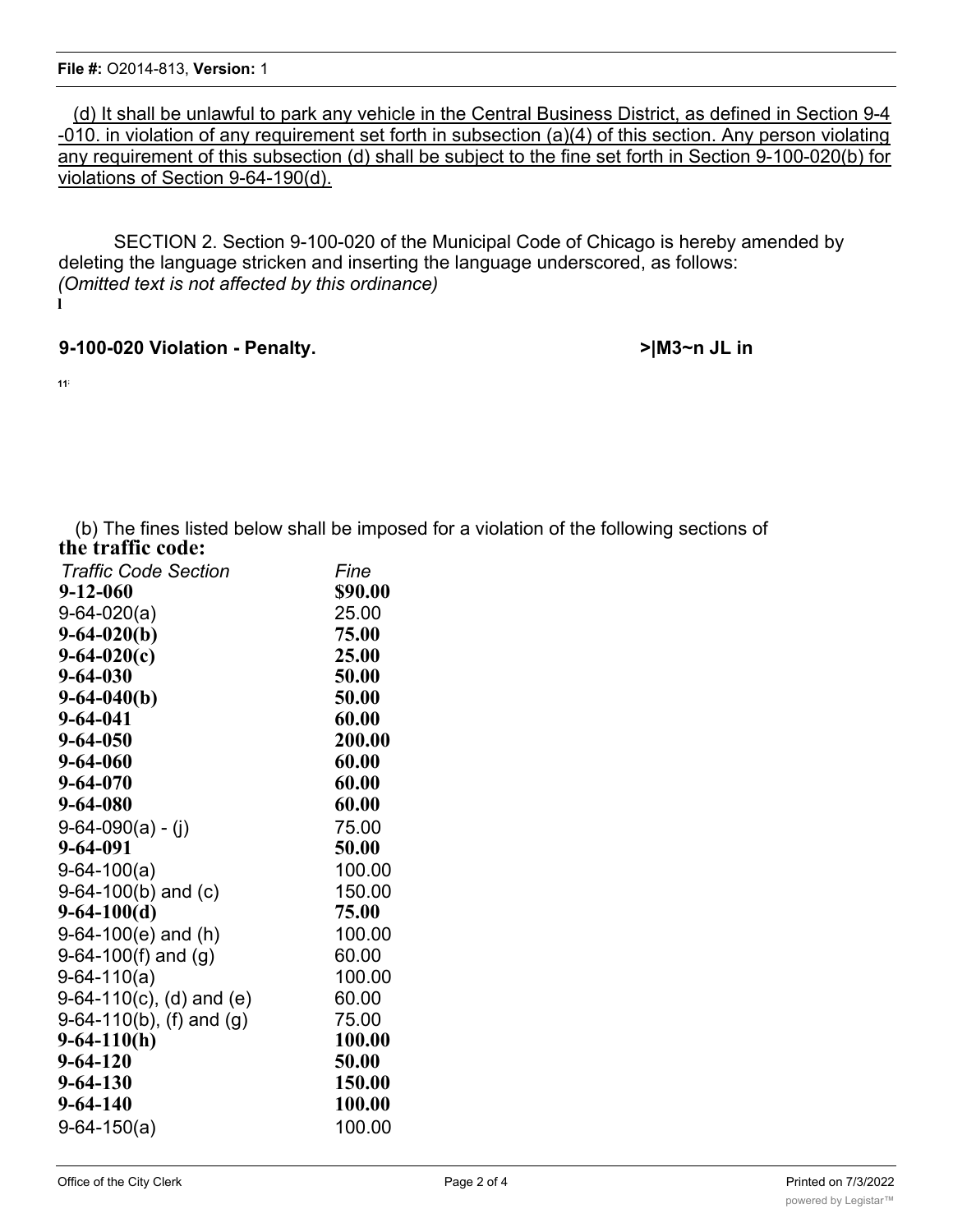#### **File #:** O2014-813, **Version:** 1

| $9-64-150(b)$           | 75.00      |
|-------------------------|------------|
| 9-64-160                | 60.00      |
| 9-64-170(a) and (b)     | 25.00      |
| $9-64-170(c)$           | 60.00      |
| $9-64-170(d)$           | 125.00     |
| $9-64-180(a)-(c)$       | 60.00      |
| $9-64-190(a)$           | 50.00      |
| $9 - 64 - 190(b)$       | 6StQQ50.00 |
| $9 - 64 - 190(c)$       | 65.00      |
| $9-64-190(d)$           | 500.00     |
| $9-64-200(b)$           | 50.00      |
| $9 - 64 - 210$          | 50.00      |
| 9-68-040                | 100.00     |
| 9-76-150                | 25.00      |
| $9-80-080(a)$           | 100.00     |
| $9-80-080(b)$ and $(c)$ | 25.00      |
| 9-80-095                | 250.00     |
|                         |            |
|                         | 2          |
| $9-80-110(a)$           | 75.00      |
| $9-80-110(b)$           | 75.00      |
| $9-80-120(a)$           | 50.00      |
| $9-80-120(b)$           | 25.00      |
| 9-80-130                | 50.00      |

(Omitted text is not affected by this ordinance) SECTION 2. This ordinance shall be

effective upon passage and publication.